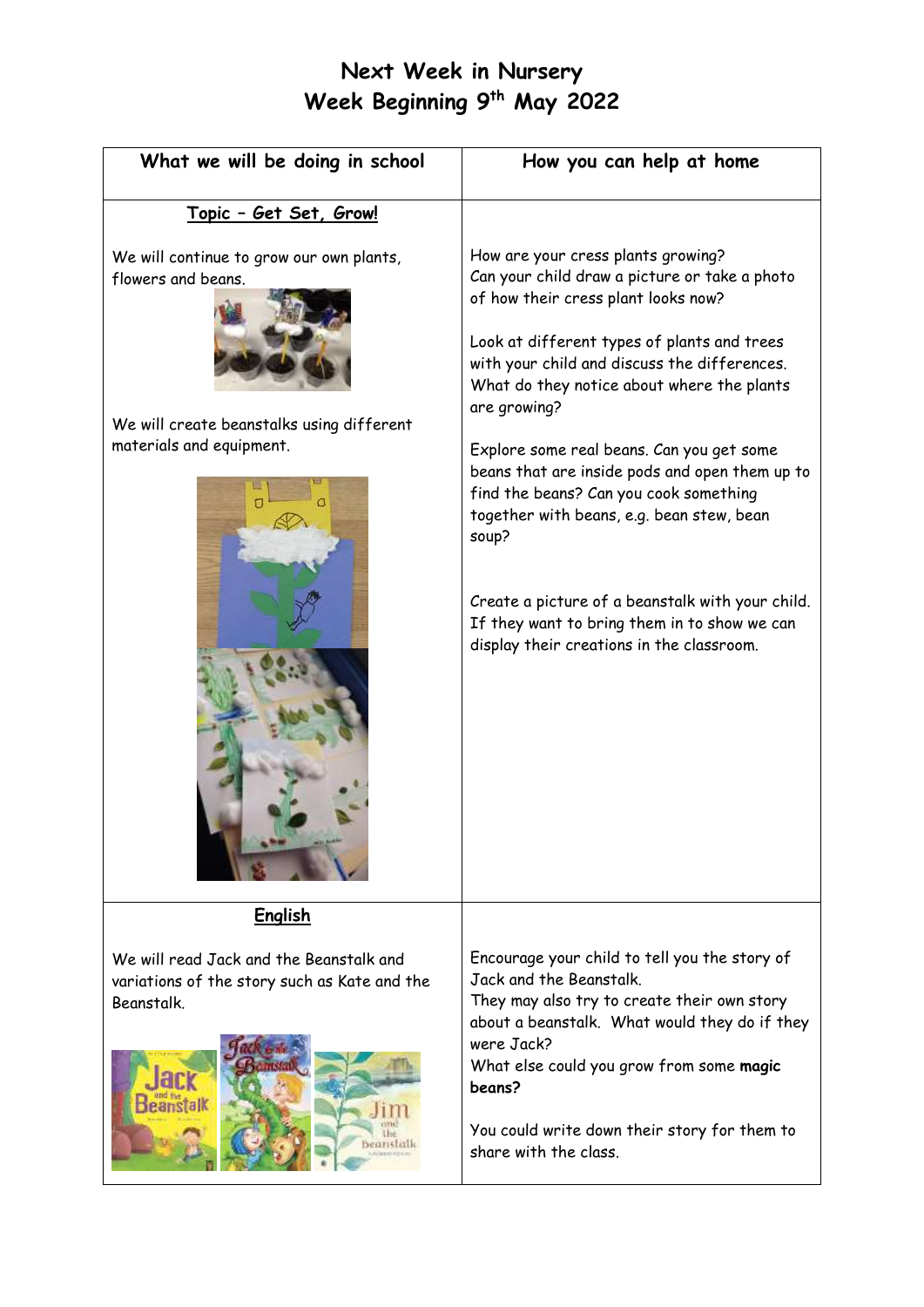# **Next Week in Nursery Week Beginning 9 th May 2022**

Your child has been given an alphabet mat name card and whiteboard pen to keep at home. They also have one in class that we have started using with them.

Try tracing over the letters with their finger, form the letters using playdough or write over them with the whiteboard marker and then rub clean or look at the letters and copy to write their own names.



### **Maths**

We will practise counting beans and also counting two groups of beans to find the total.



Support your child to count two groups of objects, for example, lego bricks or toy animals? How many objects do they have altogether?

#### **Other**

We will explore different kinds of beans.

We will play the 'bean game' – moving in different ways to be different types of bean.

We will watch our caterpillars grow and develop!